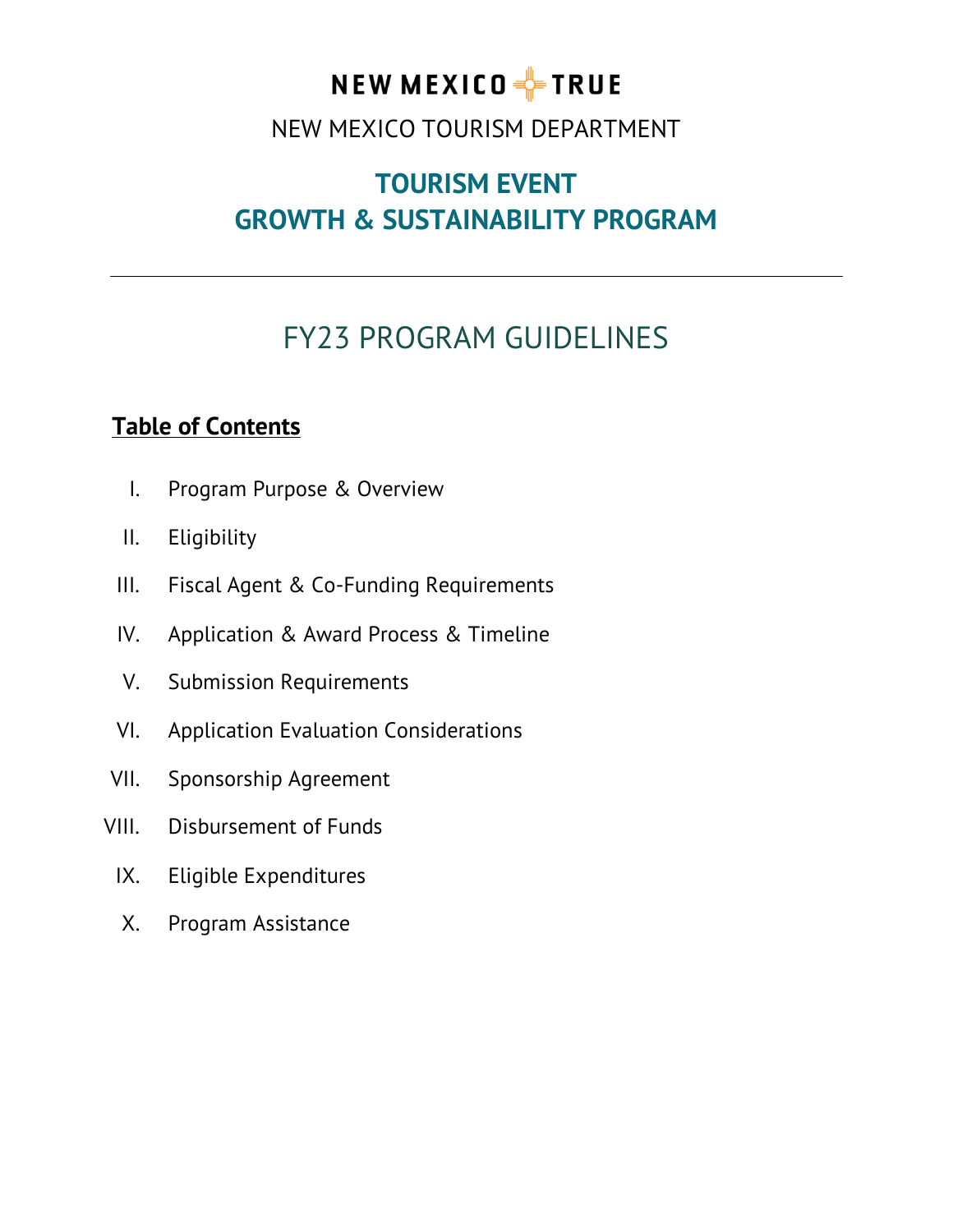### **I. PROGRAM PURPOSE & OVERVIEW**

This program provides technical assistance, sponsorship, and marketing and advertising to events within New Mexico to support their growth and sustainability.

The program offers three options for support:

#### **Event Accelerator**

Builds and improves events to prepare them for sponsorship. Technical assistance provides an Online Discoverability Audit of the event and a strategy for building/improving the event website, social media presence, and/or online ticketing. Upon successful completion of the accelerator, the event may receive up to \$5,000 in reimbursement-based funding to execute the deliverables provided in the accelerator.

To participate, applicants must provide proof of event success/track record, local commitment, and a readiness to accelerate.

#### **Event Sponsorship**

Provides up to \$50,000 in sponsorship from NMTD and provides the opportunity to participate in a national sponsorship sales program, depending on eligibility. To participate, applicants must upload letters of support from the event's Town/City, County, Chamber, and DMO; provide brand impressions equal to the contract amount; and demonstrate advertising potential and ability to grow the event. Events must have a media/communications plan; a website and social media strategy; and a marketing budget. Applicants must also provide eventgoer numbers and demographics, as well as information about the event's economic impact on the community; data must indicate that the event has grown and is successful enough to attract sponsors.

### **CoOp Events Advertising Program**

Secures marketing and advertising for events through a 2:1 co-funded marketing program in which awarded entities choose from a media menu up to an award of \$10,000. To participate, event must have digital access to website and social accounts, and conversion potential on the event website.

### **II. ELIGIBILITY**

Events which received FY23 appropriations or FY22 supplemental funding from the New Mexico State Legislature are ineligible to apply for this program.

### **WHAT QUALIFIES AS AN EVENT?**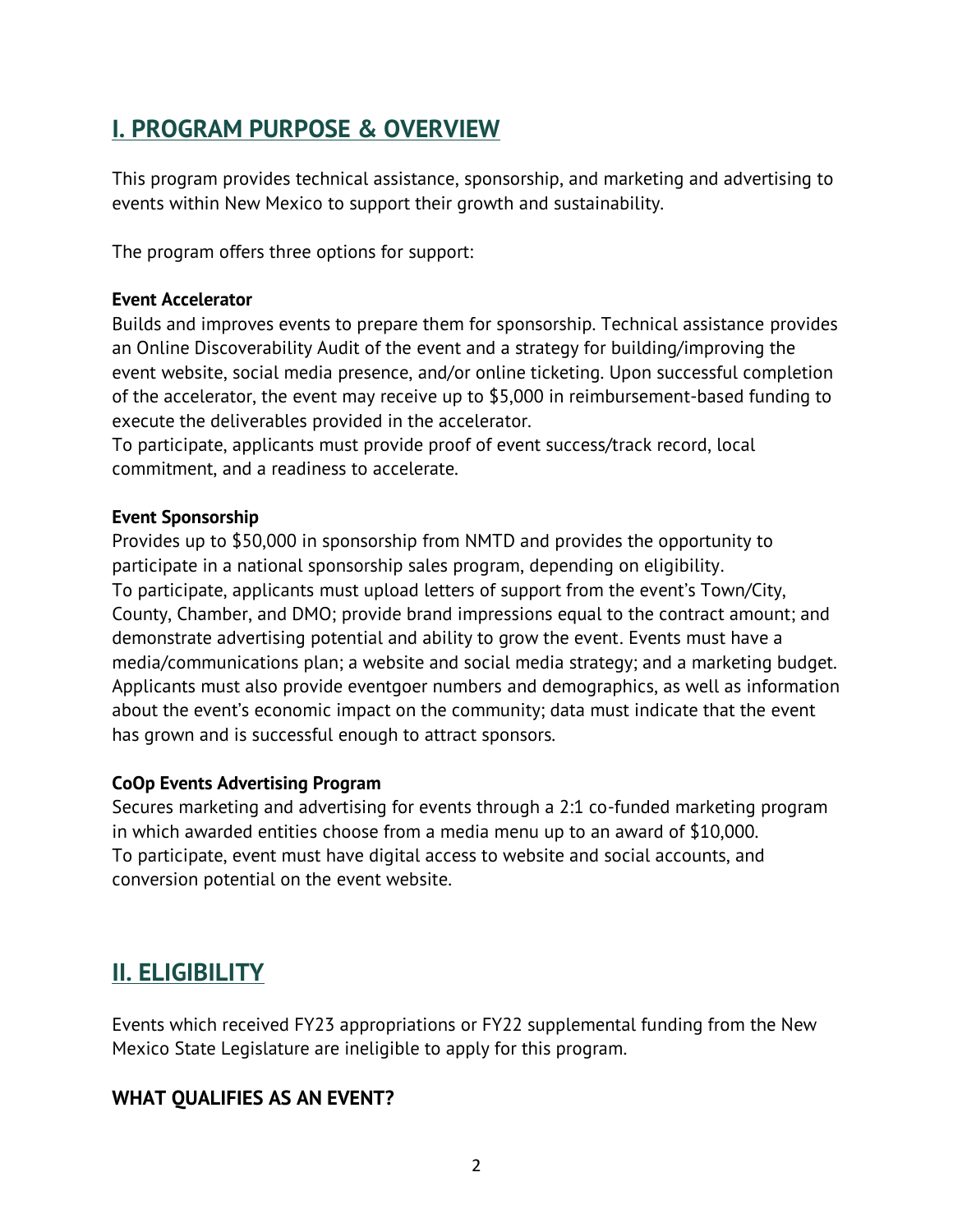Eligible events will do **all** of the following things:

- 1. Drive out-of-state travel
- 2. Drive in-state travel resulting in overnight stays
- 3. Provide an experience aligned with the New Mexico True brand

Applicants must partner with an eligible fiscal agent (see III. FISCAL AGENT & CO-FUNDING REQUIREMENTS below) for all parts of this program.

Each part of the program has specific requirements for participation; see I. PROGRAM PURPOSE & OVERVIEW above for details.

Events may only participate in one part of the program per fiscal year.

### **III. FISCAL AGENT & CO-FUNDING REQUIREMENTS**

#### **Fiscal Agent**

An eligible fiscal agent is required for all parts of this program.

Eligible fiscal agents include legal, nonprofit tourism-related organizations, as designated by the Internal Revenue Service (IRS); for-profit organizations; and municipalities, counties, and tribal governments within the State of New Mexico that promote New Mexico as a visitor destination.

### **Co-Funding**

The Event Accelerator and Event Sponsorship do not require a match or co-funding. The CoOp Events Advertising Program is a 2:1 co-funded marketing program in which awarded entities choose from a media menu up to an award of \$10,000.

### **IV. APPLICATION & AWARD PROCESS & TIMELINE**

### **Step 1: Determine Eligibility**

Identify the event which will participate in the program and ensure it meets eligibility requirements as defined above in II. ELIGIBILITY.

### **Step 2: Identify a Fiscal Agent**

Identify an eligible fiscal agent as defined above in III. FISCAL AGENT & CO-FUNDING REQUIREMENTS.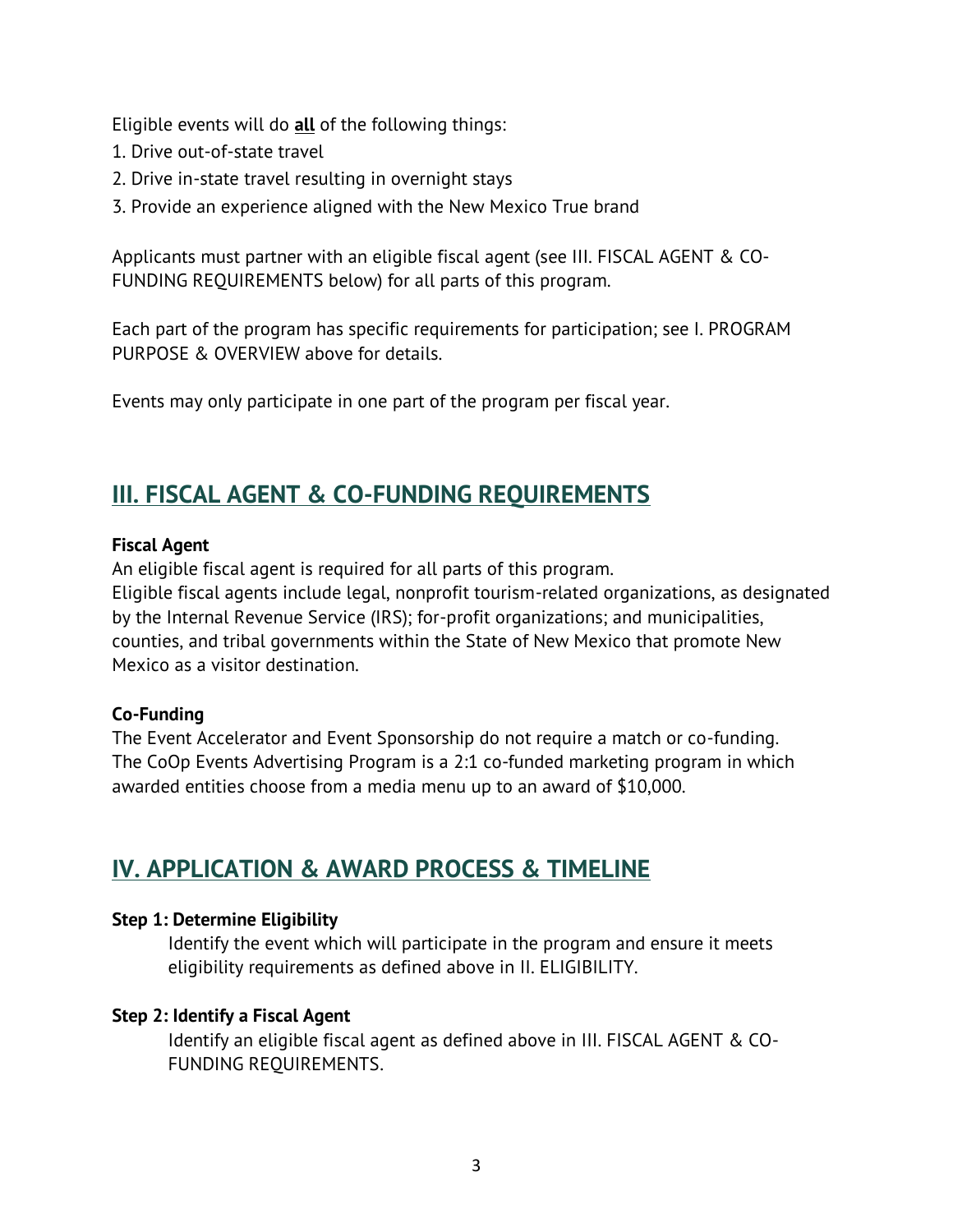#### **Step 3: Apply**

Complete the online application at **nmtourism.smapply.io** between Monday, April 18, 2022 and Friday, May 27, 2022.

#### **Step 4: Review Period & Decision Notification**

Applications will be reviewed the week of May 30, 2022. Decision notifications will be sent the week of June 6, 2022. Agreements will be signed within the month following award notification.

### **V. SUBMISSION REQUIREMENTS**

The Tourism Event Growth & Sustainability Program application can be accessed at [nmtourism.smapply.io.](https://nmtourism.smapply.io/) See IV. APPLICATION & AWARD PROCESS & TIMELINE above for application dates.

### **VI. APPLICATION EVALUATION CONSIDERATIONS**

### **EVENT ELIGIBILITY**

Event meets all program eligibility requirements as defined above in II. ELIGIBILITY.

#### **APPLICATION COMPLETENESS**

All sections of the application must be completed, with the exception of the Additional Uploads section, which is optional.

#### **NEED FOR TECHNICAL ASSISTANCE**

Events selected for participation in the Event Accelerator will demonstrate a need for the technical assistance provided by this program, as defined in I. PROGRAM PURPOSE & OVERVIEW above.

#### **SPONSORSHIP READINESS**

Events selected for participation in the Event Sponsorship must demonstrate sponsorship readiness as defined in I. PROGRAM PURPOSE & OVERVIEW above.

#### **NEED FOR MARKETING/ADVERTISING ASSISTANCE**

Events selected for participation in the CoOp Events Advertising Program will demonstrate a need for the marketing/advertising assistance provided by this program, as defined in I. PROGRAM PURPOSE & OVERVIEW above.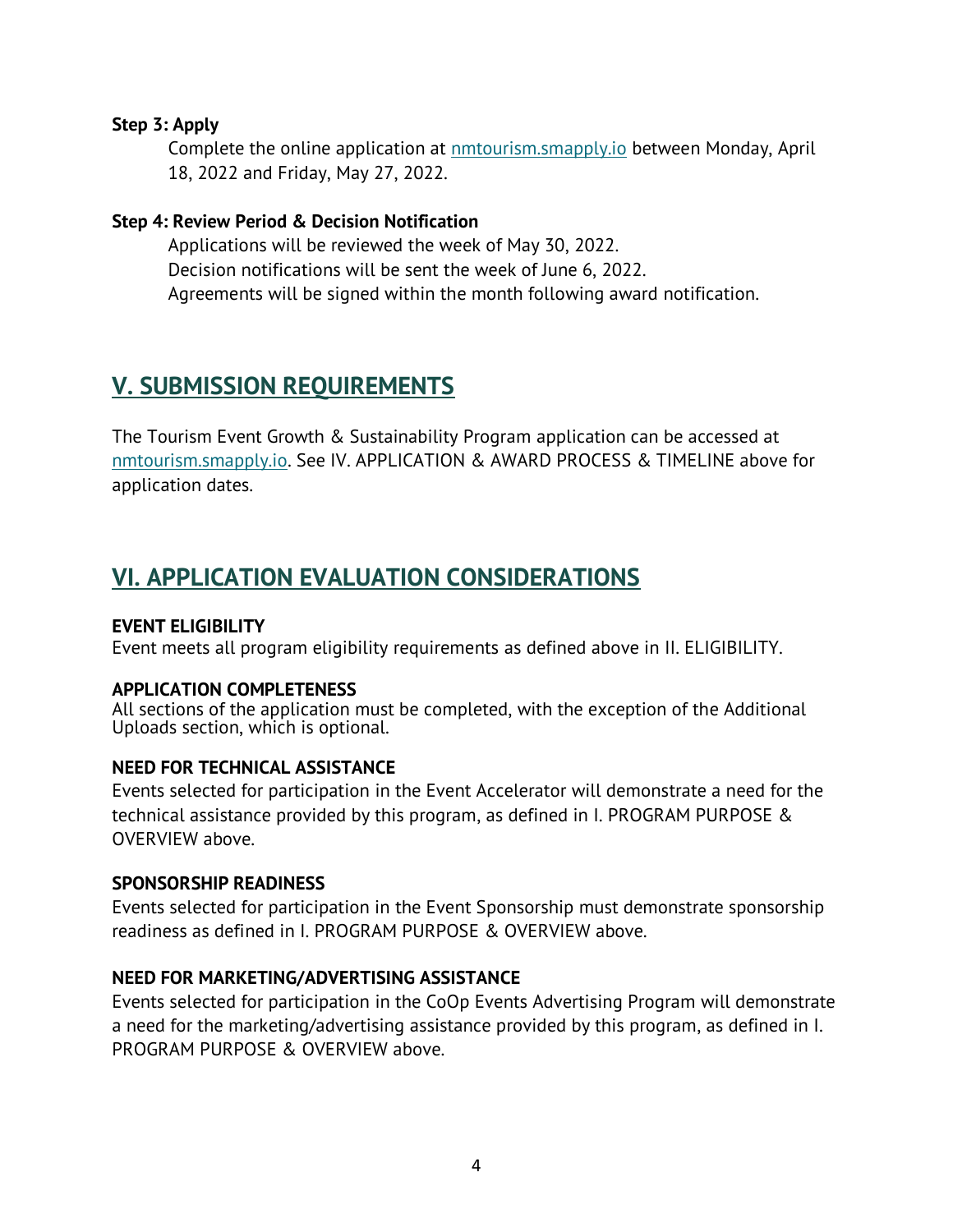### **VII. PROGRAM AGREEMENT**

Awards will be officially executed upon receipt by NMTD of the signed program agreement. Agreements will include these Program Guidelines (*Exhibit A*).

### **VIII. DISBURSEMENT OF FUNDS**

#### **Requirements for funding**

- Scheduled calls and meetings have been attended; one cancellation/reschedule is permitted in case of emergency.
- All required documentation and information has been provided.
- An eligible fiscal agent has been provided to administer funds provided through the program.

#### **Event Accelerator**

Event will receive technical assistance and up to \$5,000 in reimbursement-based funding to execute the deliverables provided in the accelerator program.

Deliverables for reimbursement:

- Pre-Approval: Provide scope of work with detailed deliverables that address the specific opportunities identified in the Online Discoverability Audit prior to commencement.
- Reimbursement request with proof of execution and proof of payment to vendor.

#### **Event Advertising Sponsorship**

Events will receive up to \$50,000 in a sponsorship from NMTD.

### **CoOp Events Program**

Events will participate in a 2:1 co-funded marketing program in which awarded entities choose from a media menu up to an award of \$10,000.

Deliverables:

- Provide menu of marketing opportunities
- Assist partner in making appropriate selections
- Upon receipt of MMP Partner funds, NMTD will:
	- o Provide co-branded logo lockup;
	- o Work with partner to produce creative and get approval per NM True specs;